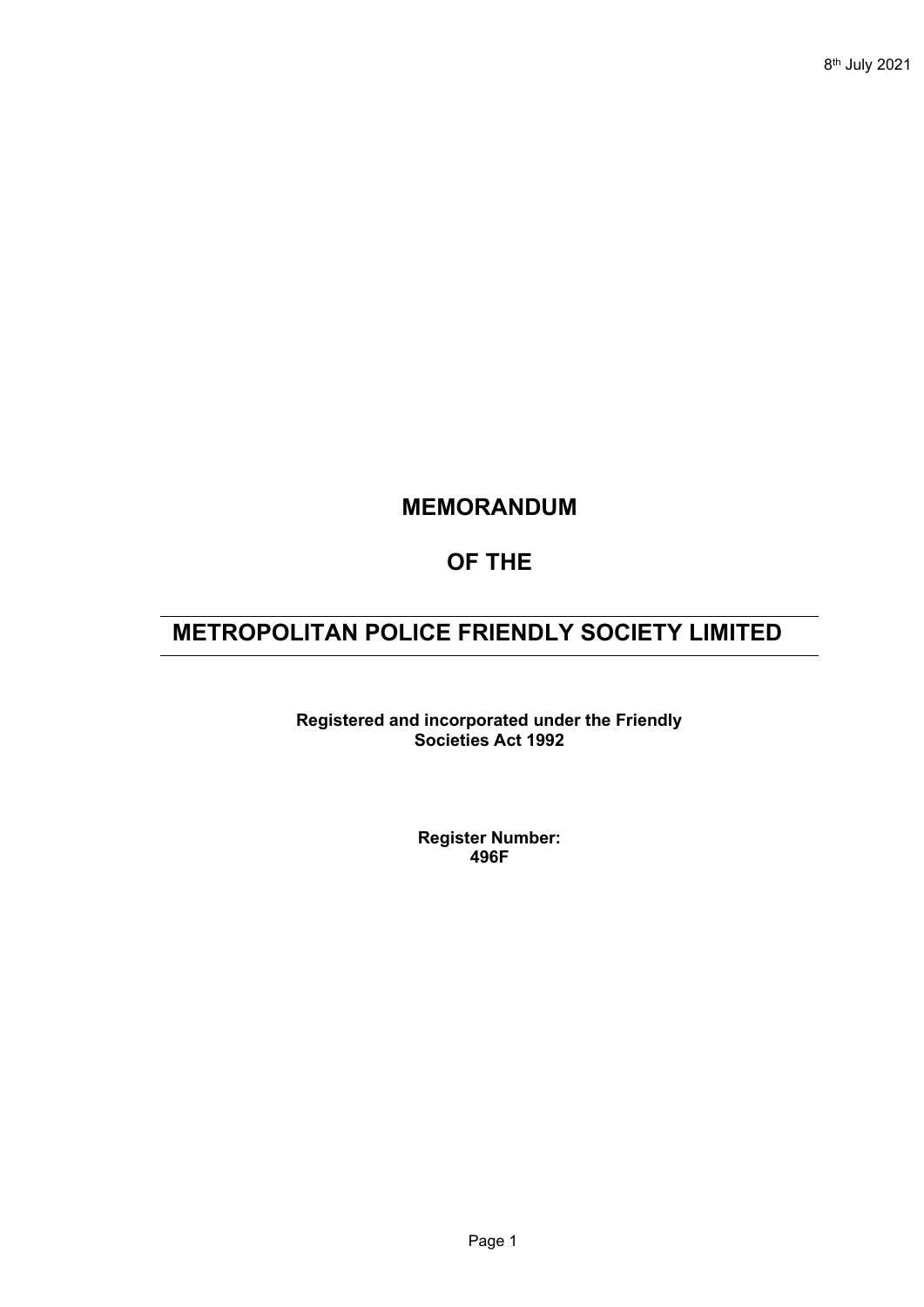### **1. NAME**

The Society is an incorporated friendly society. It is called Metropolitan Police Friendly Society Limited and is hereinafter referred to as "the Society".

### **2. REGISTERED OFFICE**

The registered office of the Society is to be situated in England. The address of the registered office is Central Court, 1B Knoll Rise, Orpington, Kent, BR6 0JA.

### **3. PURPOSES**

(1) The purposes of the Society shall be the carrying on of one or more of the following classes of long term business or other activity as set out in Head A of Schedule 2 to the Act:

| <b>NUMBER</b> | <b>DESCRIPTION</b>      | NATURE OF BUSINESS                                                                                                                                                                                                                                                                                                                                                                                                                                      |
|---------------|-------------------------|---------------------------------------------------------------------------------------------------------------------------------------------------------------------------------------------------------------------------------------------------------------------------------------------------------------------------------------------------------------------------------------------------------------------------------------------------------|
| L             | Life and Annuity        | Effecting and carrying out contracts of<br>insurance on human life or contracts to pay<br>annuities on human life, but excluding (in<br>each case) contracts within Class III below.                                                                                                                                                                                                                                                                    |
| III           | Linked Long Term        | Effecting and carrying out contracts of<br>insurance on human life or contracts to pay<br>annuities on human life where the benefits are<br>wholly or partly to be determined by reference<br>to the value of, or the income from property of<br>any description (whether or not specified in<br>the contracts) or by reference to fluctuation in,<br>or in an index of, the value of the property of<br>any description (whether or not so specified). |
| IV            | <b>Permanent Health</b> | Effecting and carrying out contracts of<br>insurance providing specified benefits against<br>risks of persons becoming incapacitated in<br>consequence of sustaining injury as a result<br>of an accident or of an accident of a specified<br>class or of sickness or infirmity, being<br>contracts that:                                                                                                                                               |
|               |                         | are expressed to be in effect for a<br>(a)<br>period of not less than five years, or<br>until the normal retirement age for the<br>persons concerned, or without limit of<br>time, and                                                                                                                                                                                                                                                                  |
|               |                         | (b)<br>either are not expressed to<br>be<br>terminable by the insurer, or are<br>expressed to be so terminable only in<br>special circumstances mentioned in<br>the contract."                                                                                                                                                                                                                                                                          |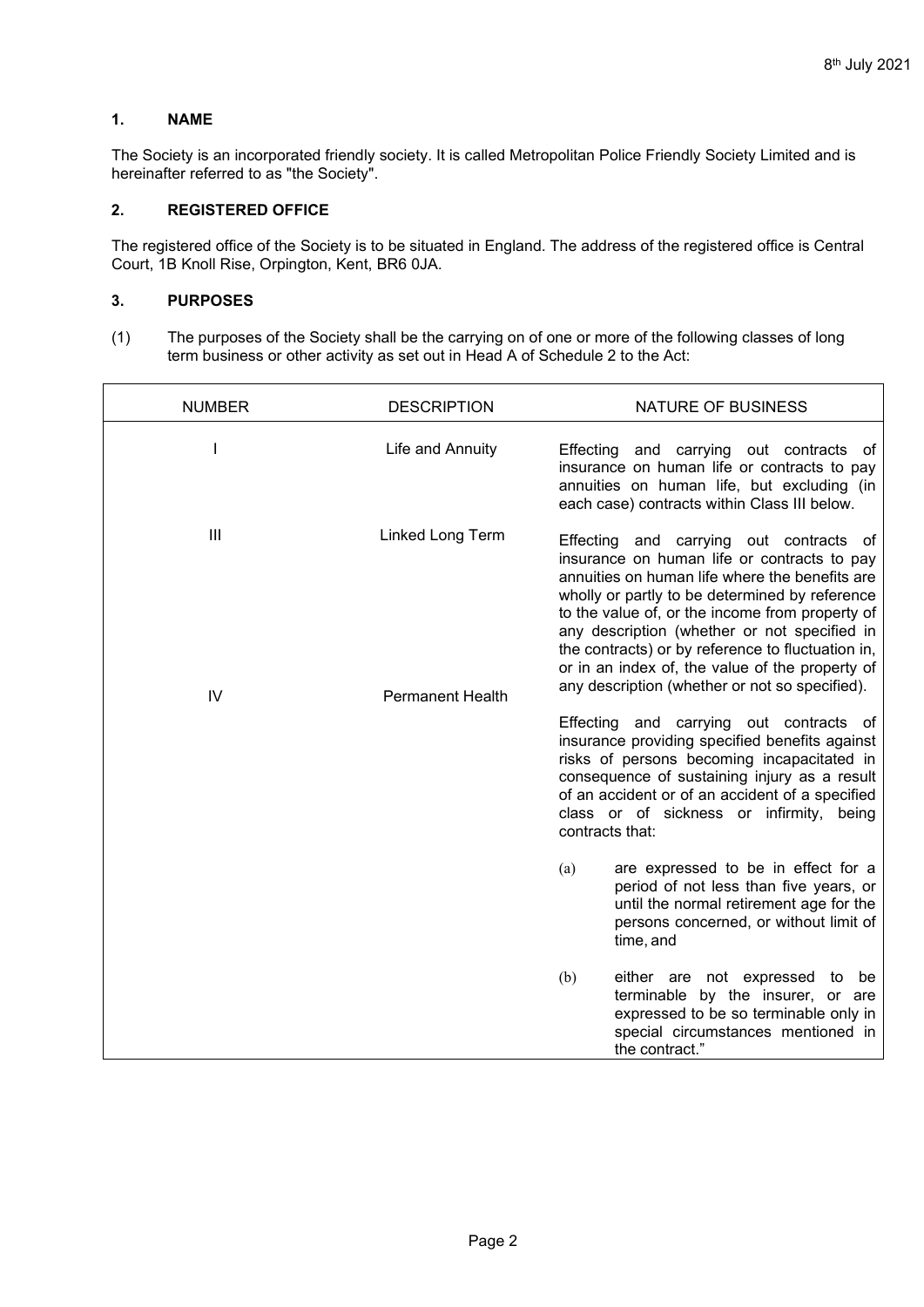- (2) Any business or activity referred to in paragraph (1) above:
	- (i) is to be carried on by the Society with a view to the provision of insurance or other benefits for its Members and such persons connected with its Members as may be prescribed in the Society's Rules; and
	- (ii) is to be funded by voluntary contributions from Members of the Society, with or without donations.
- (3) In addition to the purposes in paragraph (1) above, the purposes of the Society may include the carrying on of:
	- (a) social or benevolent activities which are not inconsistent with the other purposes of theSociety;
	- (b) group insurance business; and
	- (c) reinsurance of risks for any other registered or incorporated friendly society.
- (4) The Society may also, among its purposes, form subsidiaries, take part with others in forming bodies corporate to be jointly controlled by it and otherwise acquire, or keep, control or joint control of bodies corporate.
- (5) Subject to applicable legal and regulatory requirements of the Society from time to time, any of the purposes of the Society may be carried on by the Society within or outside the United Kingdom.

#### **4. POWERS**

#### (1) **Investment of Funds**

The Society may invest its funds in accordance with its Rules.

#### (2) **Holding of Land (for purposes other than investment)**

Without prejudice to the power of the Society to invest its funds in property, the Society may acquire and hold land:

- (i) for the purpose of carrying on any of its activities; or
- (ii) for the purpose of enabling any subsidiary of the Society, or a body jointly controlled by it, to conduct its business.

#### (3) **Assistance to subsidiaries and jointly controlled bodies**

- (a) The Society may provide its subsidiaries and/or bodies which it jointly controls with any of the following services:
	- (i) loans of money, with or without security and whether or not at interest;
	- (ii) the use of services or property, whether or not for payment;
	- (iii) grants of money, whether or not repayable; and
	- (iv) guarantees of the discharge of their liabilities.
- (b) The Society may make payments towards the discharge of its liabilities or of any of its subsidiaries or any bodies which it jointly controls.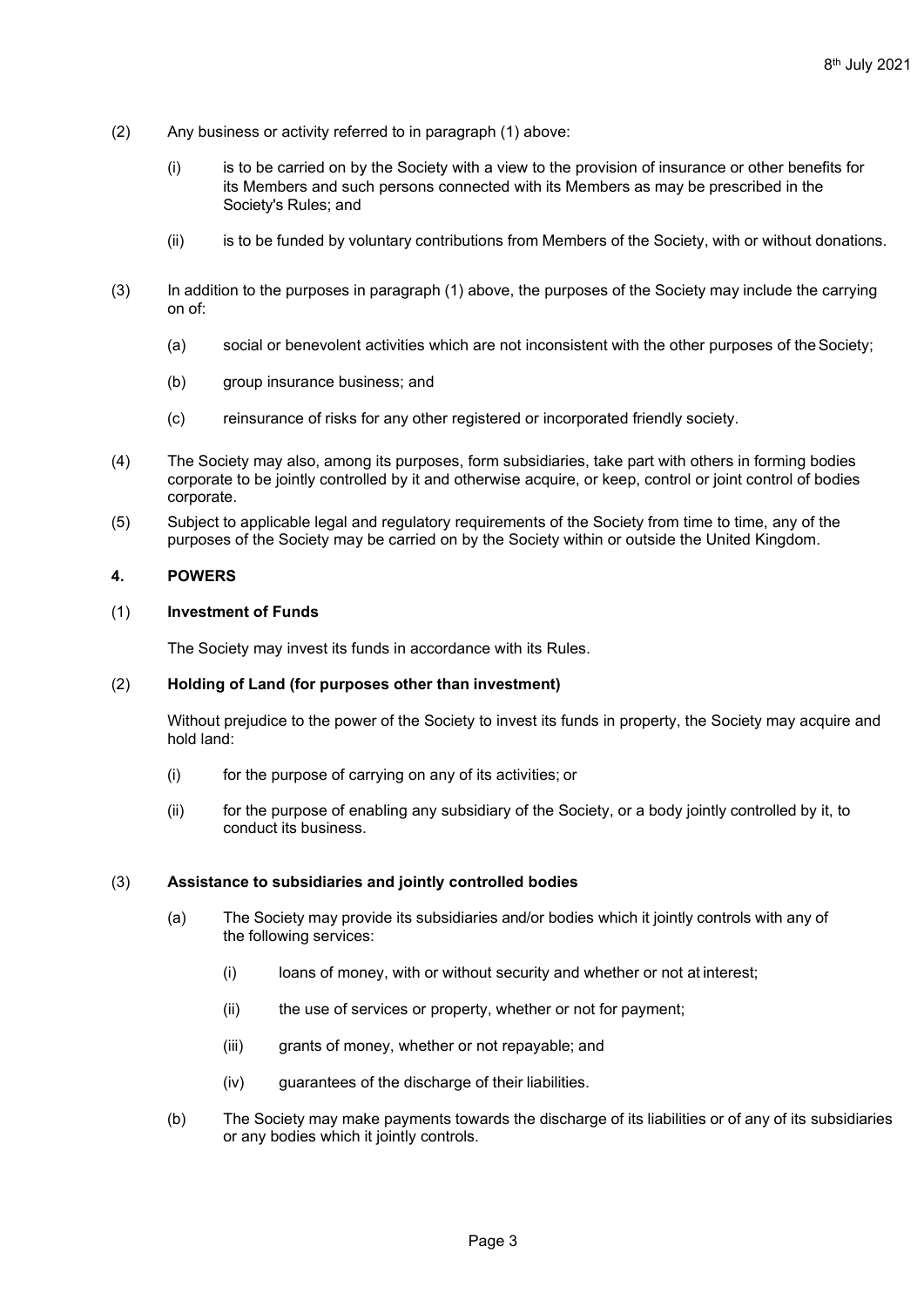#### (4) **Borrowing**

The Society may borrow money with or without security and on such terms as to interest repayment and otherwise as the Board of Directors thinks fit to fulfil the purposes, and to carry on the activities, of the Society (or any of its subsidiaries or bodies which it jointly controls).

#### (5) **Other powers**

- (a) The Society may advance to a Member of at least one full year's standing any sum not exceeding one half of the amount of an assurance of his life, on the written security of such Member and two satisfactory sureties or, in Scotland, cautioners for payment. The amount so advanced, with all interest on it, may be deducted from the sum assured, without prejudice in the meantime to the operation of the security.
- (b) The Society may (in accordance with its Rules) set up and administer a fund for the purchase on behalf of Members contributing thereto, of Defence Bonds, National Savings Certificates or such other securities of Her Majesty's Government as the Treasury may prescribe.
- (c) The Society may subscribe out of its funds to any hospital, infirmary, charitable or provident institution, any annual or other sum which may be necessary to secure to Members of the Society and their families the benefits of that institution.
- (d) The Society may contribute to the funds and take part in the government of any other friendly society.
- (e) The Society shall, subject to the provisions of the Act, its Memorandum and its Rules, have any other power which, in the opinion of the Board of Directors, is incidental or conducive to the carrying out of its purposes and/or to do anything which falls within Schedule 5 to the Act.

#### **5. LIMITATION OF LIABILITY OF MEMBERS**

- (1) The liability of a Member of the Society is limited to the amount of any subscription owed to the Society which is outstanding.
- (2) No subscription of a Member of the Society shall be recoverable at law except on the winding up of the Society.

#### **6. DEFINITIONS AND INTERPRETATION**

(1) In this Memorandum the following words and expressions shall have the following meanings:

"**Act**" – the Friendly Societies Act 1992;

"**Board of Directors**" – the board or committee of management of the Society; and

"**Member**" – a person who is a member under the Society's Rules.

- (2) Expressions defined in the Act, where used in this Memorandum, have the same meaning as they have in the Act, unless otherwise defined in this Memorandum.
- (3) Unless the context otherwise requires:
	- (a) words in the singular shall include the plural and in the plural shall include the singular; and
	- (b) a reference to one gender shall include a reference to the other gender.